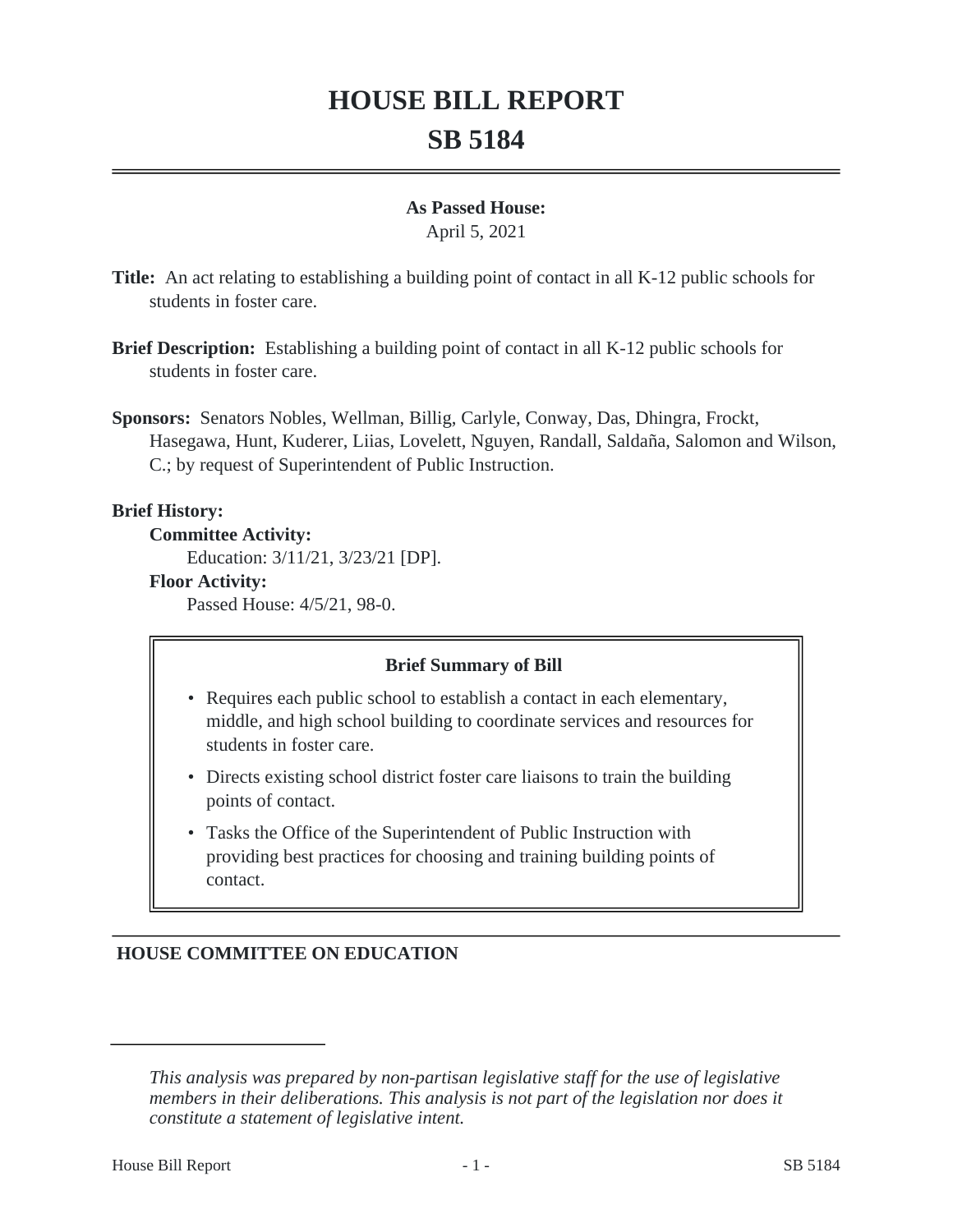**Majority Report:** Do pass. Signed by 13 members: Representatives Santos, Chair; Dolan, Vice Chair; Ybarra, Ranking Minority Member; Walsh, Assistant Ranking Minority Member; Berg, Bergquist, Callan, McCaslin, McEntire, Ortiz-Self, Rude, Steele and Stonier.

**Staff:** Megan Wargacki (786-7194).

## **Background:**

Legislation enacted in 2018 directed each school district to designate a foster care liaison to facilitate district compliance with state and federal laws related to students in out-of-home care. Some of the roles and responsibilities of a foster care liaison specified in statute are collaborating with the Department of Children, Youth, and Families to address educational barriers for these students, coordinating with foster care education program staff at the Office of the Superintendent of Public Instruction (OSPI), leading and documenting the development of a process for making best interest determinations for students in out-ofhome-care, and providing training to school staff on laws related to students in out-of-home care and their educational needs.

The state Juvenile Court Act in Cases Relating to Dependency of a Child and the Termination of a Parent and Child Relationship defines the following two terms. "Out-ofhome care" means placement in a licensed foster family home or group care facility or placement in a home not required to be licensed. "Dependent child" means a child who has: (a) been abandoned; (b) is abused or neglected by a person legally responsible for the care of the child; (c) has no parent, guardian, or custodian capable of adequately caring for the child, such that the child is in circumstances which constitute a danger of substantial damage to the child's psychological or physical development; or (d) is receiving extended foster care services.

Legislation enacted in 2016 directed each public school to establish a point of contact in each elementary, middle, and high school to identify homeless and unaccompanied homeless youth and connect them with the school district's homeless education liaison. The OSPI must make available best practices for choosing and training building points of contact.

#### **Summary of Bill:**

Each public school must establish a point of contact in each elementary, middle, and high school to coordinate services and resources for students in foster care. These building points of contact must be appointed by the principal of the designated school, in consultation with the school district foster care liaison.

The district foster care liaison is responsible for training building points of contact. The OSPI must make available best practices for choosing and training building points of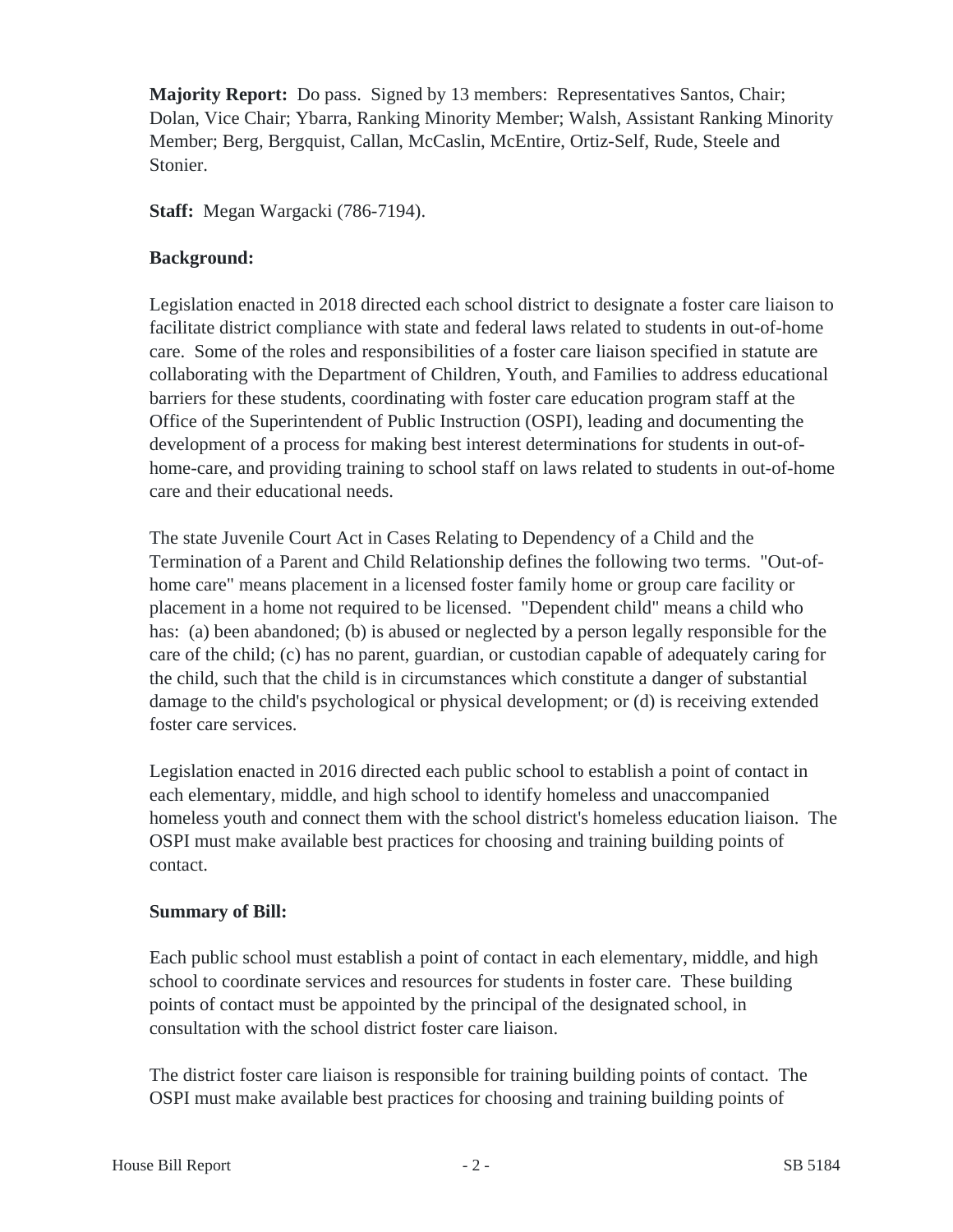contact.

References to students in out-of-home-care are changed to students who are dependent.

**Appropriation:** None.

**Fiscal Note:** Available.

**Effective Date:** The bill takes effect 90 days after adjournment of the session in which the bill is passed.

#### **Staff Summary of Public Testimony:**

(In support) Youth in foster care are the state's responsibility. These students have worse education outcomes than any other student groups in the educational system. These outcomes include attendance, grades, test scores, and graduation rates. In the wake of COVID-19, these inequities have only deepened. In addition, 63 percent of students in foster care are black, indigenous, or other people of color.

Many students in foster care rely on school as a stable environment. Some youth feel they have no adult to turn to for help. Even when there is someone at a school who is willing to help, some students are uncomfortable reaching out to them or do not know about them. When someone knows they are in foster care, it can help these students know that they are safe and supported.

School districts are already required to have one foster care liaison regardless of the number of students in foster care. The addition of this liaison has increased the ability of outside entities to partner with the school districts to meet the needs of students in foster care. Outside entities have a way to provide information, training, technical assistance, and other resources to someone whose job it is to receive these resources.

This bill is from an idea developed by youth. The bill creates a structural change by requiring one person in each school building to be designated to coordinate services and supports for students who are in foster care, and to communicate with outside entities. Principals must identify the building points of contact and ensure that they have the training and information they need to support students in foster care.

A school building point of contact for students in foster care is important for the success of these students. A point of contact looks out for these students, understands their rights, assesses their needs, and helps them to access needed resources. Transportation, particularly from other school districts, can be complicated for students in foster care, so it is helpful to have a point of contact for communication around transportation. Foster care liaisons have a close relationship with their students and help these students feel more connected to school. These points of contact will provide the resources and connections